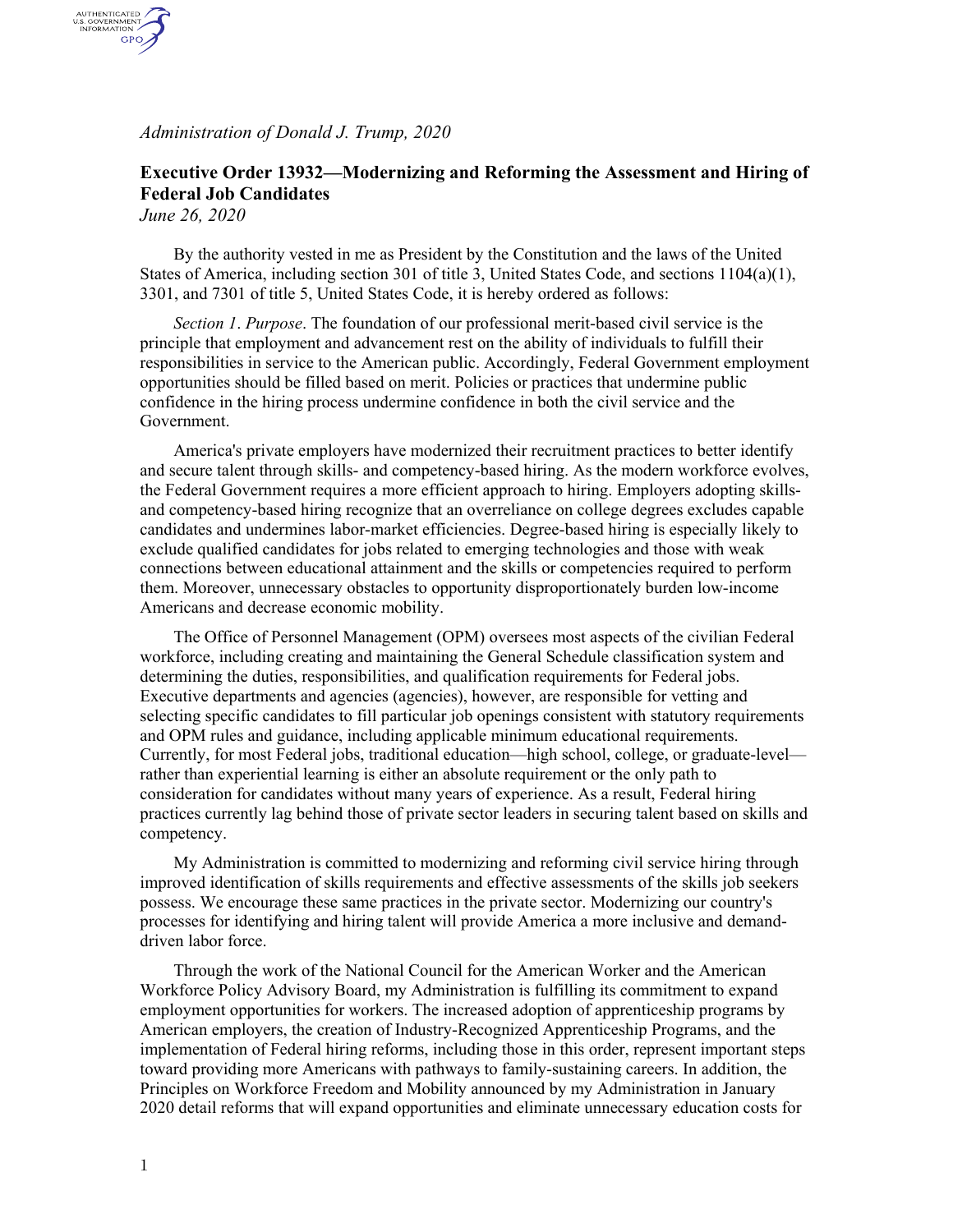job seekers. This order builds on the broader work of my Administration to expand opportunity and create a more inclusive 21st-century economy.

This order directs important, merit-based reforms that will replace degree-based hiring with skills- and competency-based hiring and will hold the civil service to a higher standard—ensuring that the individuals most capable of performing the roles and responsibilities required of a specific position are those hired for that position—that is more in line with the principles on which the merit system rests.

*Sec. 2*. *Revision of Job Classification and Qualification Standards*. (a) The Director of OPM, in consultation with the Director of the Office of Management and Budget, the Assistant to the President for Domestic Policy, and the heads of agencies, shall review and revise all job classification and qualification standards for positions within the competitive service, as necessary and consistent with subsections  $(a)(i)$  and  $(a)(ii)$  of this section. All changes to job classification and qualification standards shall be made available to the public within 120 days of the date of this order and go into effect within 180 days of the date of this order.

(i) An agency may prescribe a minimum educational requirement for employment in the Federal competitive service only when a minimum educational qualification is legally required to perform the duties of the position in the State or locality where those duties are to be performed.

(ii) Unless an agency is determining a candidate's satisfaction of a legally required minimum educational requirement, an agency may consider education in determining a candidate's satisfaction of some other minimum qualification only if the candidate's education directly reflects the competencies necessary to satisfy that qualification and perform the duties of the position.

(b) Position descriptions and job postings published by agencies for positions within the competitive service should be based on the specific skills and competencies required to perform those jobs.

*Sec. 3*. *Improving the Use of Assessments in the Federal Hiring Process*. (a) In addition to the other requirements of this order, the Director of OPM shall work with the heads of all agencies to ensure that, within 180 days of the date of this order, for positions within the competitive service, agencies assess candidates in a manner that does not rely solely on educational attainment to determine the extent to which candidates possess relevant knowledge, skills, competencies, and abilities. The heads of all agencies shall develop or identify such assessment practices.

(b) In assessing candidates, agencies shall not rely solely on candidates' self-evaluations of their stated abilities. Applicants must clear other assessment hurdles in order to be certified for consideration.

(c) Agencies shall continually evaluate the effectiveness of different assessment strategies to promote and protect the quality and integrity of their hiring processes.

*Sec. 4*. *Definitions*. For purposes of this order:

(a) the term "assessment" refers to any valid and reliable method of collecting information on an individual for the purposes of making a decision about qualification, hiring, placement, promotion, referral, or entry into programs leading to advancement;

(b) the term "competitive service" has the meaning specified by section 2102 of title 5, United States Code;